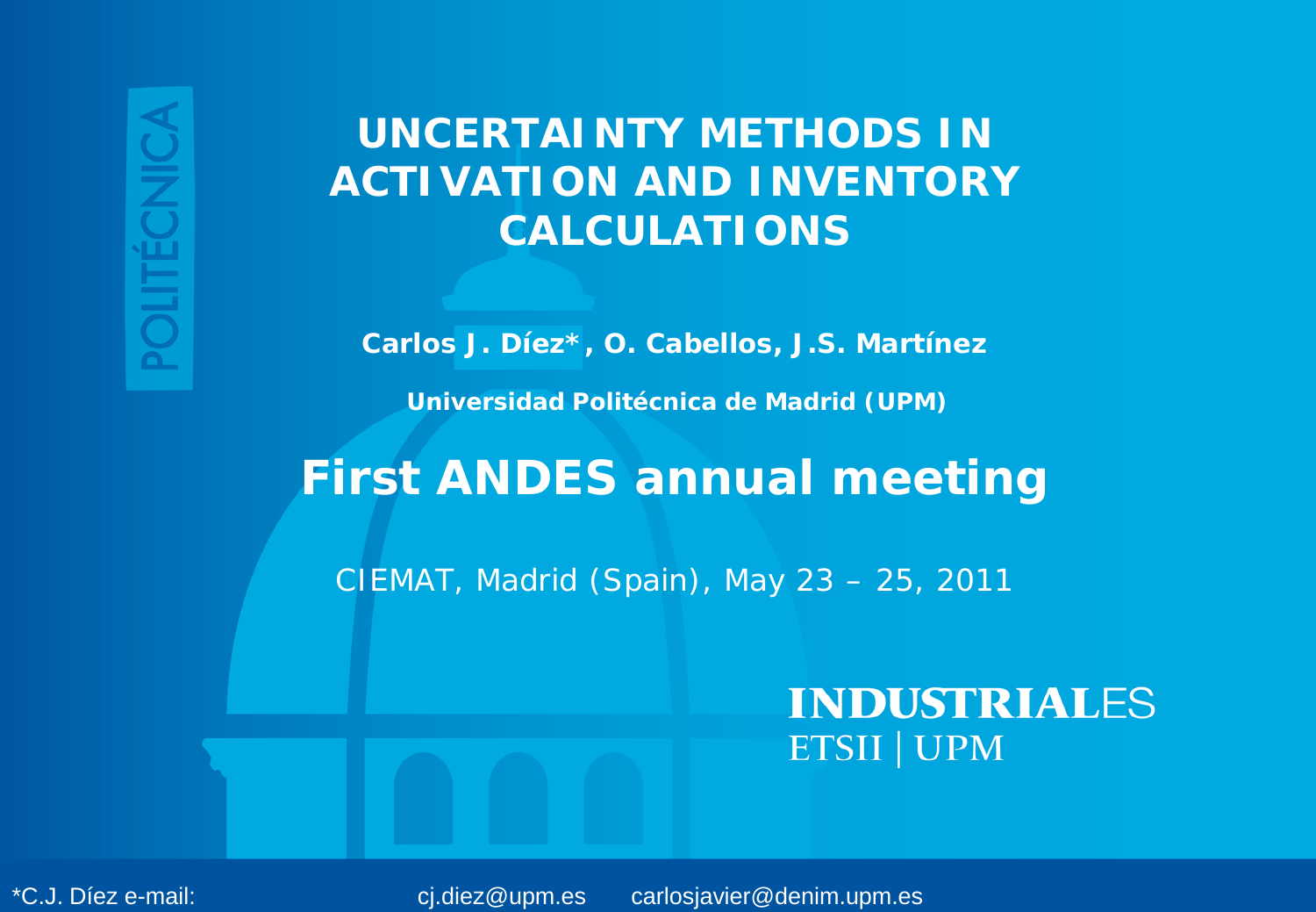# **Task 2.4 Covariances for activation, radioactive decay and fission yields**

Task leader: UPM Participants: UPM, NRG, NNL, CIEMAT

- $\triangleright$  For a number of important nuclides, complete activation data libraries with covariance data will be produced, so that **uncertainty propagation in fuel cycle codes** (in this case ACAB, FISPIN, ...) can be developed and tested.
- Eventually, fuel inventory codes should be able **to handle the complete set of uncertainty data**, i.e. those of nuclear reactions (cross sections, etc.), radioactive decay and fission yield data. For this, capabilities will be developed both to produce covariance data and to propagate the uncertainties through the inventory calculations.
- **Demonstrations on a realistic burn-up case** will be provided.



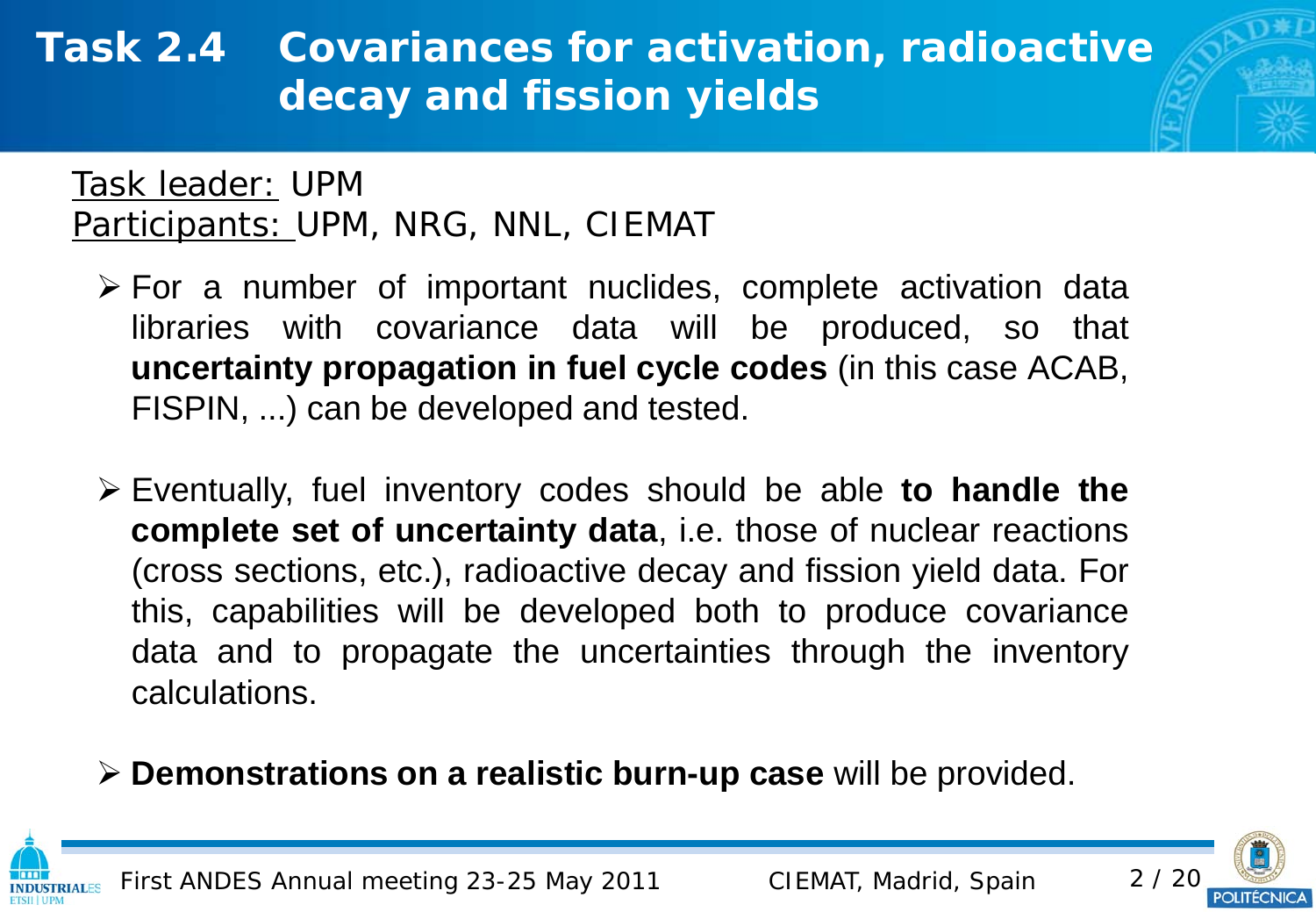# **Deliverables and Milestones**

# **Milestones:**

- M2.2. Report on the usability of Monte Carlo uncertainty propagation in fuel cycle codes, and comparison with conventional approach (**31 May 2012**) (**UPM/UNED, NRG, CIEMAT**).
- M2.3. An upgraded ACAB code, which now will deal with cross-channel and cross-nuclide correlations (**31 May 2012**) (**UPM**)
- M2.4. New computational method for the use of covariance information of reaction, decay and fission yield data in an inventory calculation (**31 May 2012**)(**NNL**)

# **Deliverables:**

**D2.1.** Activation data libraries for Monte Carlo uncertainty propagation in fuel cycle code ACAB (**31 May 2011**) (**UPM**)

*by the end of June 2011 (according to the schedule )*

- D2.5. Report with transmutation calculations for advanced reactors with new  $covariance data + updated sensitivity tables.$ (**31 May 2013**) (**NNL**)
- D2.6. Report on the impact of uncertainties of the fission product nuclear data on the inventory of the irradiated fuel for ACAB (**31 May 2013**) (**UPM**)



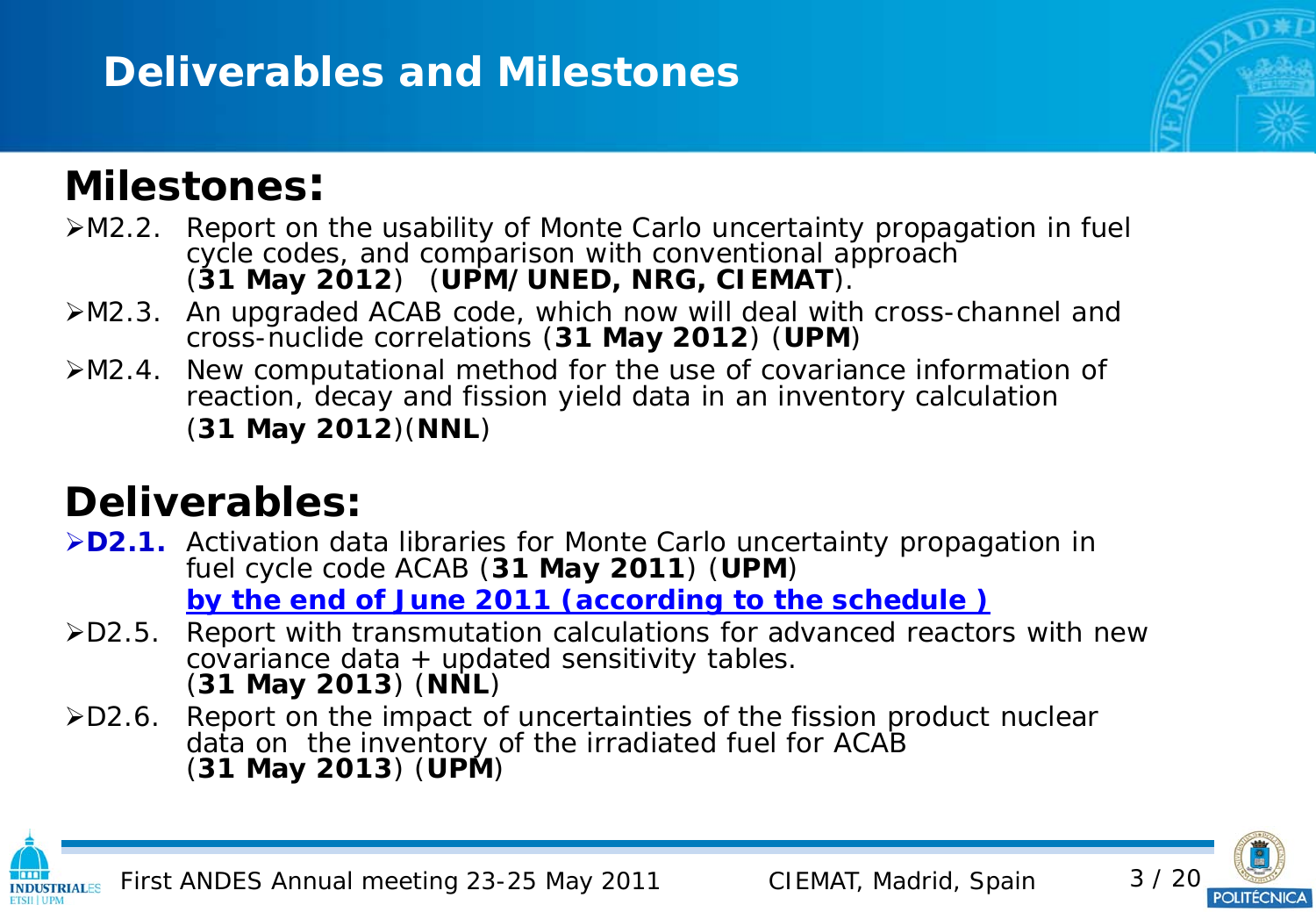# **Abstract**



**Different error propagation techniques** can be used:

- Sensitivity analysis
- Response Surface Method
- **Monte Carlo technique**

Then, in this paper, it is assessed the **impact of ND uncertainties on response functions in two applications:**

- Fission Pulse Decay Heat calculation (**FPDH**) (in collaboration with R. Mills)
- Conceptual design of European Facility for Industrial Transmutation (**EFIT**)

The complete set of **uncertainty data** for **cross sections** (EAF2007/UN), **decay data** and **fission yield data** (JEFF-3.1.1) are processed and used in **ACAB code**.



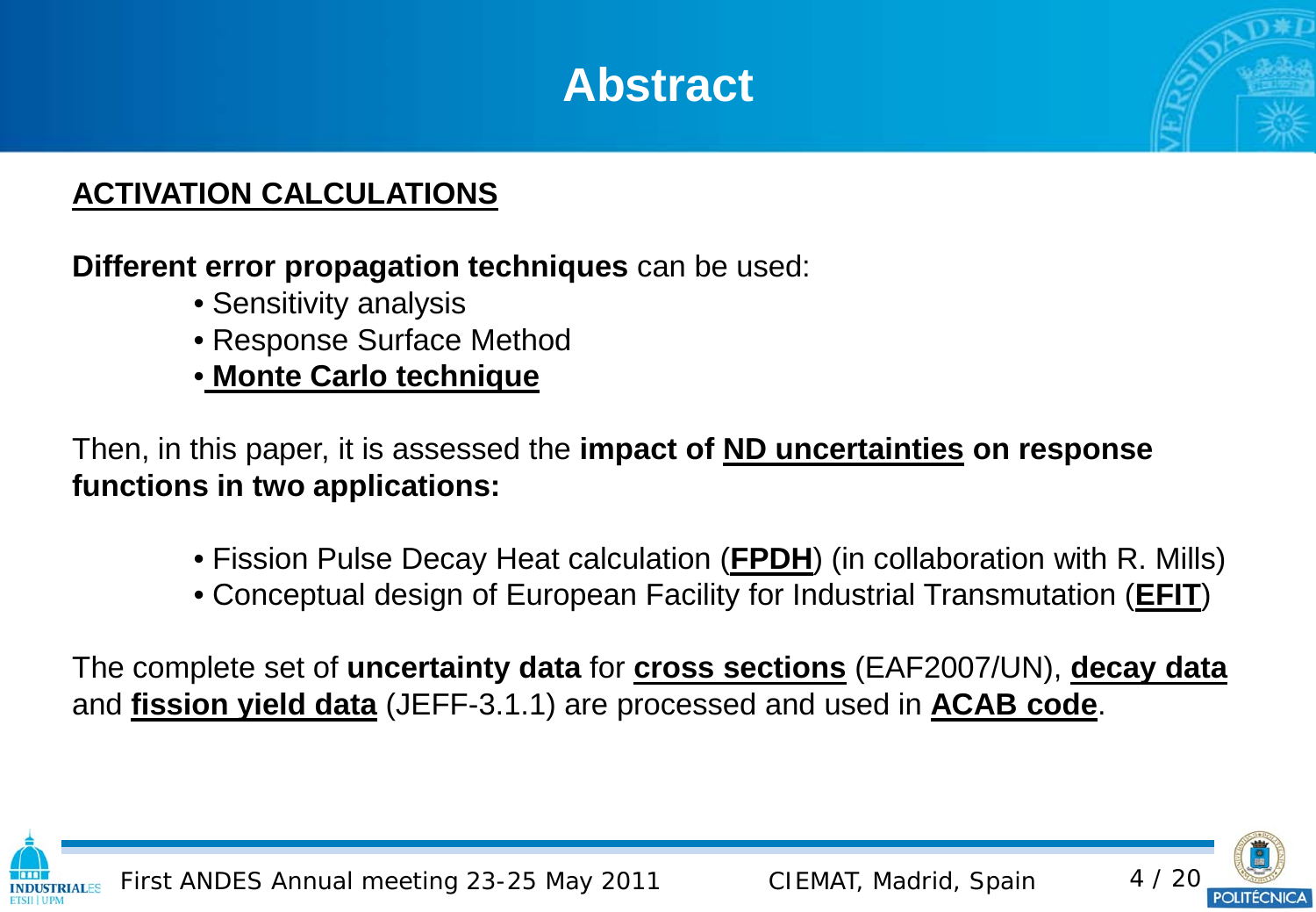

#### **Goal: "To analyse how ND uncertainties are transmitted to response functions"**

$$
\frac{dN}{dt} = [\lambda]N + [\sigma^{eff}] \cdot \Phi N + [(\gamma \sigma_{fiss})^{eff}] \cdot \Phi N = A \cdot N \qquad \Longrightarrow N_i = N_i(\lambda, \sigma, \gamma)
$$

- **2) Monte Carlo Uncertainty Analysis (MC)**
	- To treat the global effect of all nuclear data uncertainties
	- Without any approximation



First ANDES Annual meeting 23-25 May 2011 CIEMAT, Madrid, Spain 5 / 20 **INDUSTRIALES** 

POLITÉCNICA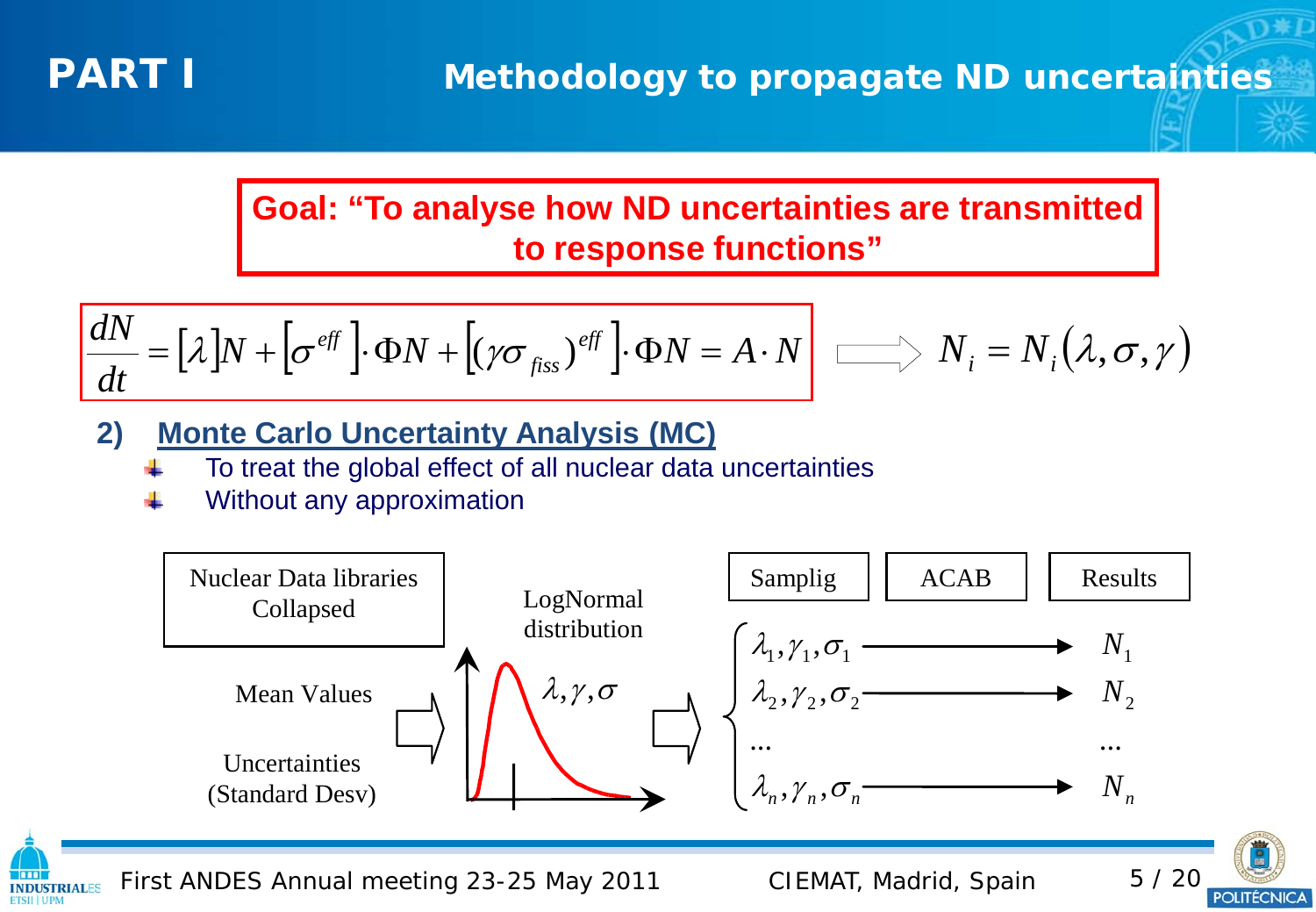### **Uncertainty data**

#### **Cross section from activation-oriented nuclear data libraries**

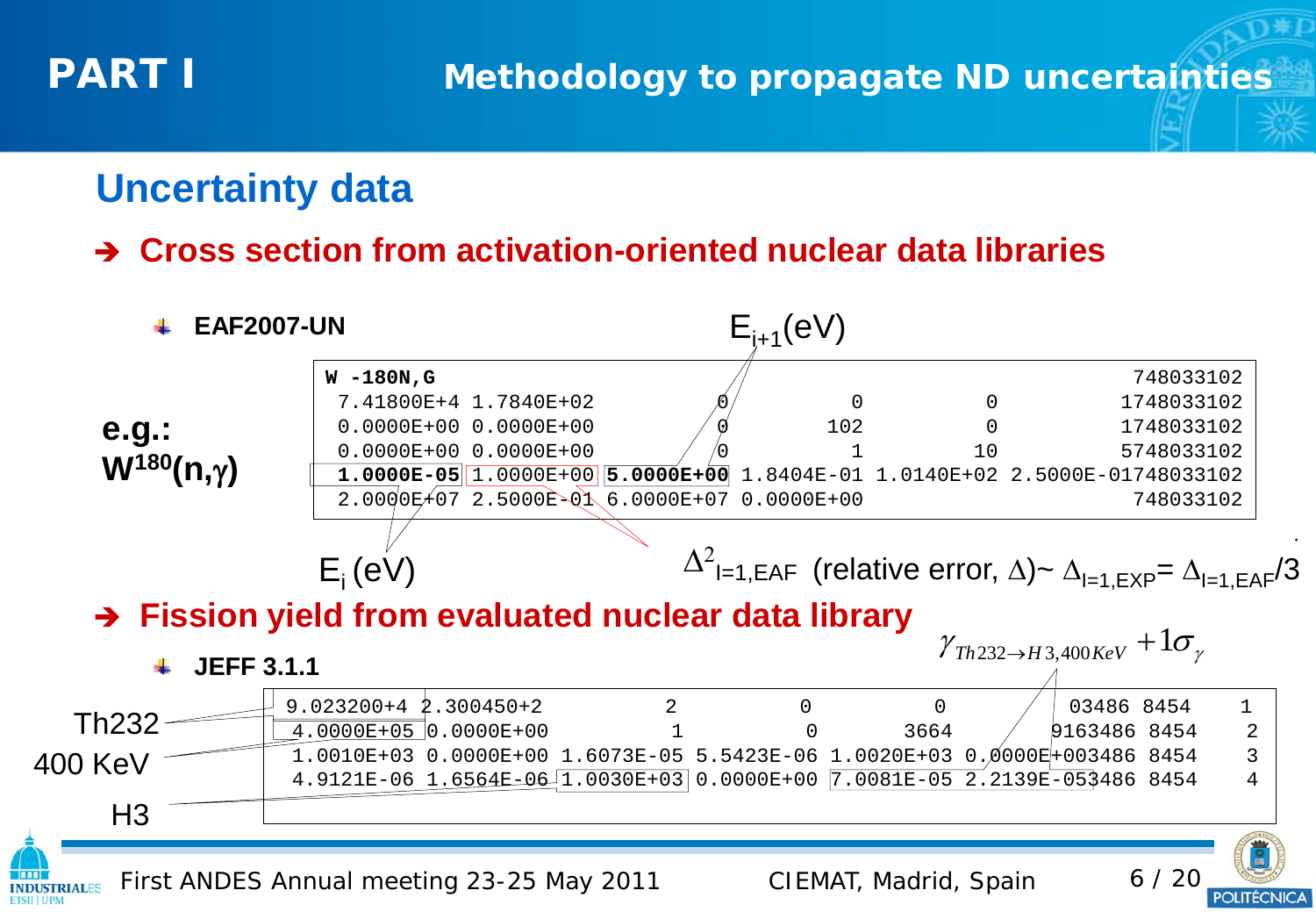# **Processing and collapsing of nuclear data**

#### **Collapsing method:**

-Cross section: Conservation of reaction rate

$$
Rate_{j\rightarrow i} = \int_{E} \sigma_{j\rightarrow i}(E) \cdot \phi(E) \cdot dE = \sigma_{j\rightarrow i}^{eff} \cdot \phi_{T}
$$

-Uncertainties: Using "**Sandwich rule"** (*Propagation of Momentum, first order)*

$$
\Delta^2 = \omega^T V \omega
$$

**Cross section**

$$
\omega = [\frac{\phi_1}{\overline{\phi}} \frac{\sigma_1}{\sigma^{eff}}, \cdots, \frac{\phi_G}{\overline{\phi}} \frac{\sigma_G}{\sigma^{eff}}]^T
$$

**Fission yield**

$$
\omega = [\frac{\phi_1}{\overline{\phi}} \frac{\sigma_{1, \text{fiss}}}{\sigma_{\text{fiss}}} , \cdots, \frac{\phi_G}{\overline{\phi}} \frac{\sigma_{G, \text{fiss}}}{\sigma_{\text{fiss}}} ]^T
$$



.

First ANDES Annual meeting 23-25 May 2011 CIEMAT, Madrid, Spain 7 / 20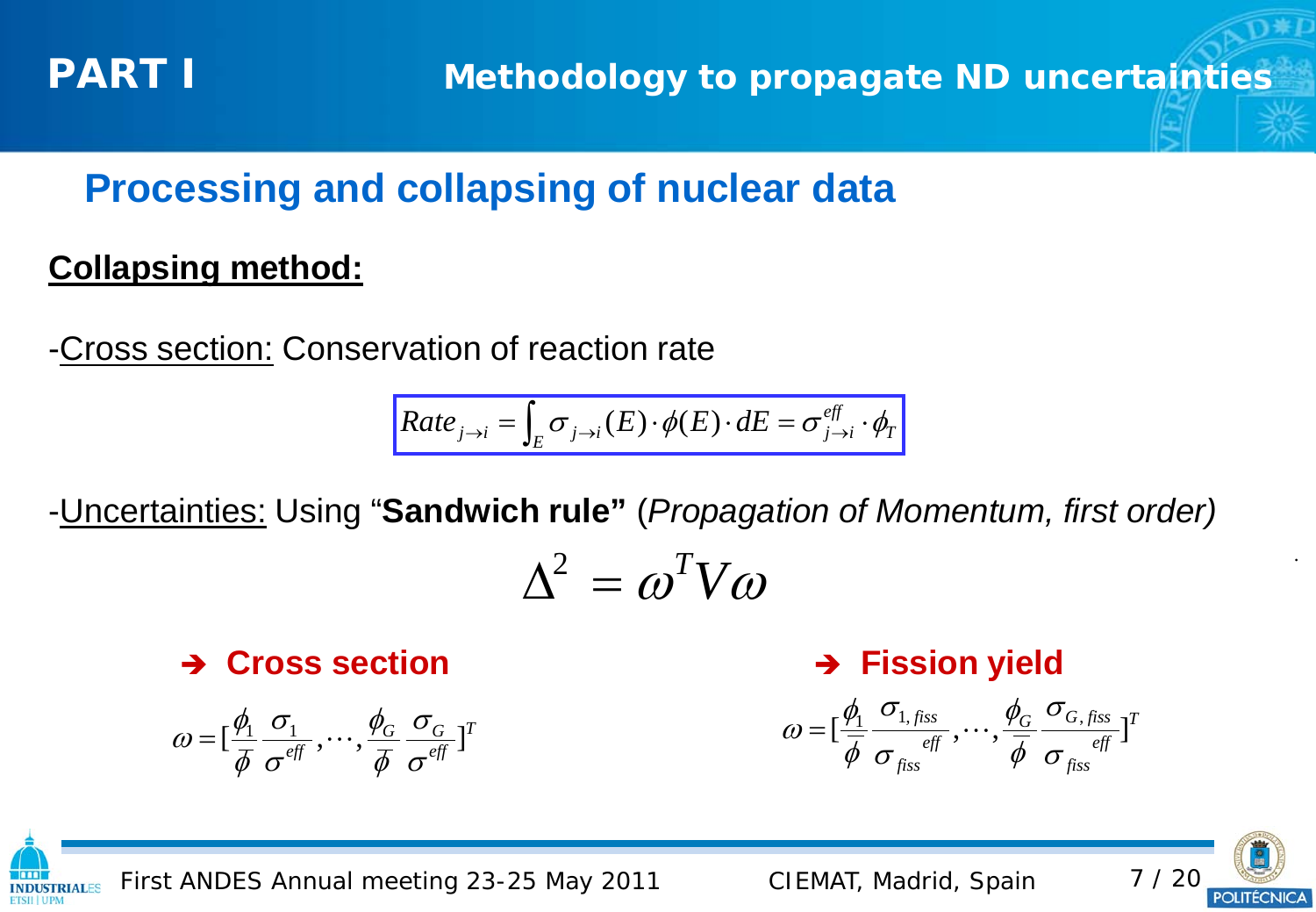

# **Advantages & Disadvantages of Monte Carlo Technique**

#### **Advantages**

- Collapsing to one energy group  $\rightarrow$  Reduce amount of variables
- No sensitivity coefficients should be calculated
- No approximation on equations  $\rightarrow$  Take into account non-linear effects

#### **Disadvantages**

- How to check if the phase space is well sampled?
- Which PDFs should be taken ?
- Computational demanding

#### **Monte Carlo Technique & Sensitivity Analysis are compatible**



First ANDES Annual meeting 23-25 May 2011 CIEMAT, Madrid, Spain 8 / 20

to sample

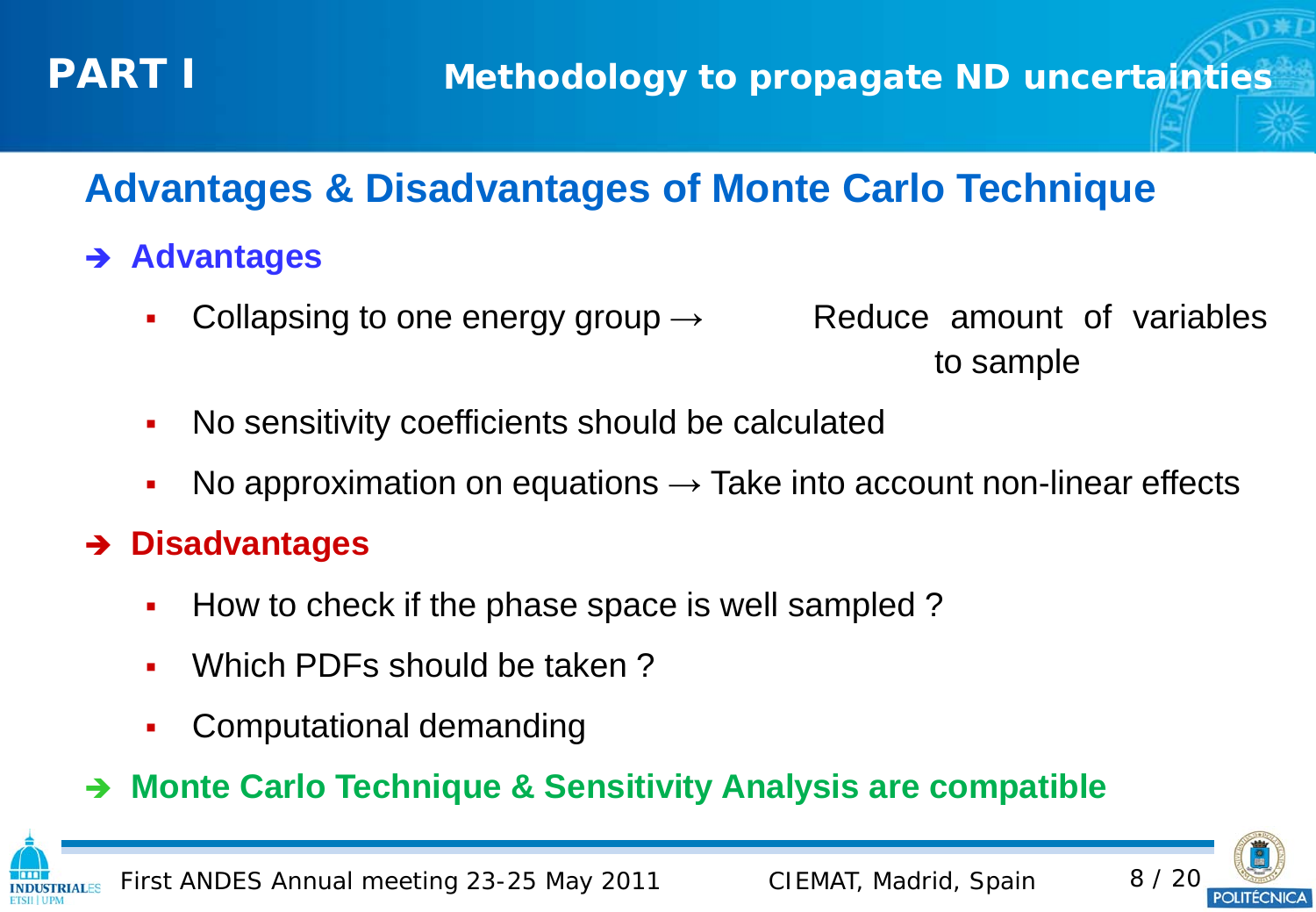

**PART II APPLICATIONS** 

**APPLICATIONS:**

# **A. Fission Pulse Decay Heat calculation**

# **B. EFIT fuel cycle calculation**



First ANDES Annual meeting 23-25 May 2011 CIEMAT, Madrid, Spain 9 / 20

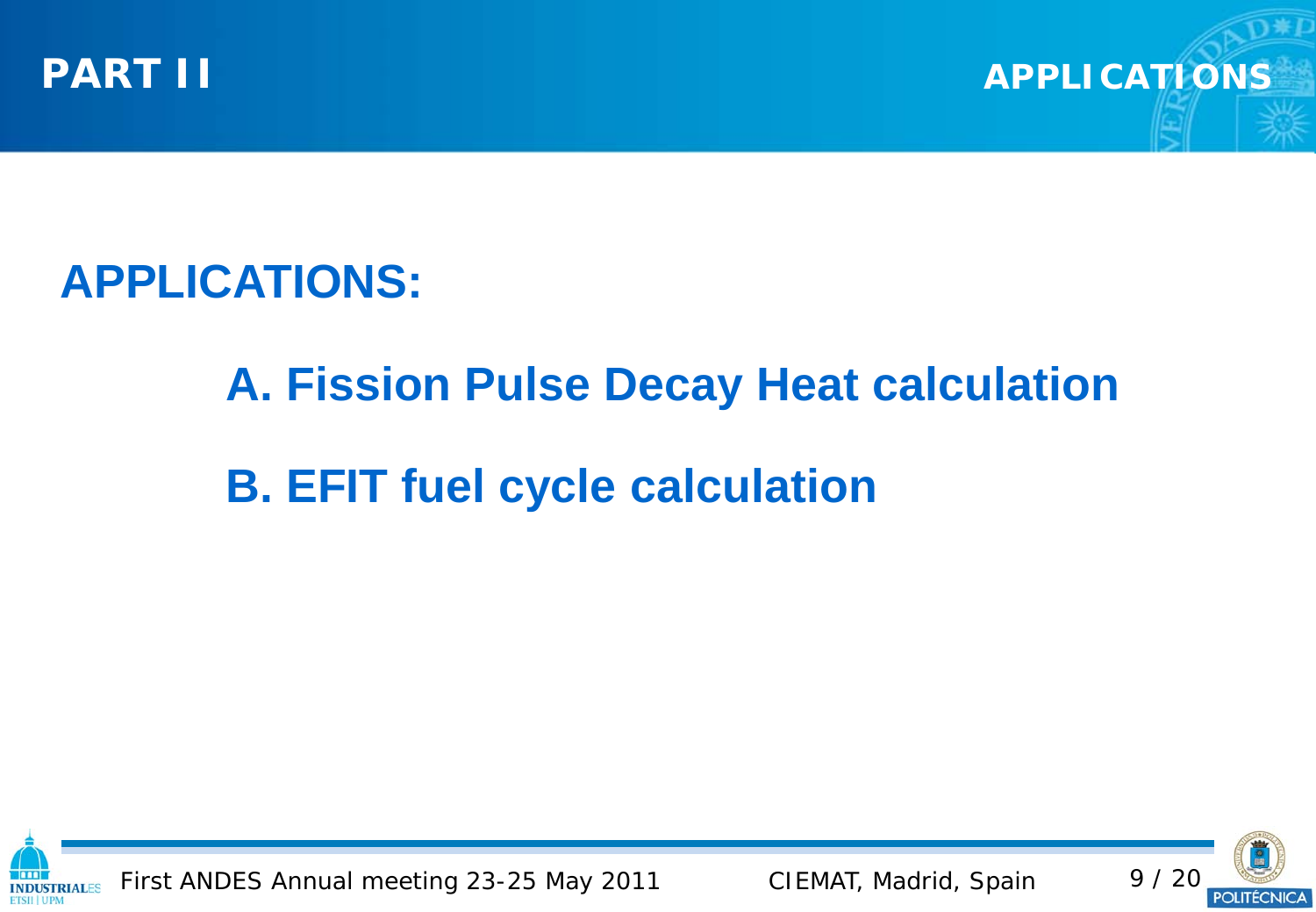

**APPLICATIONS**

# **B. EFIT fuel cycle calculation**



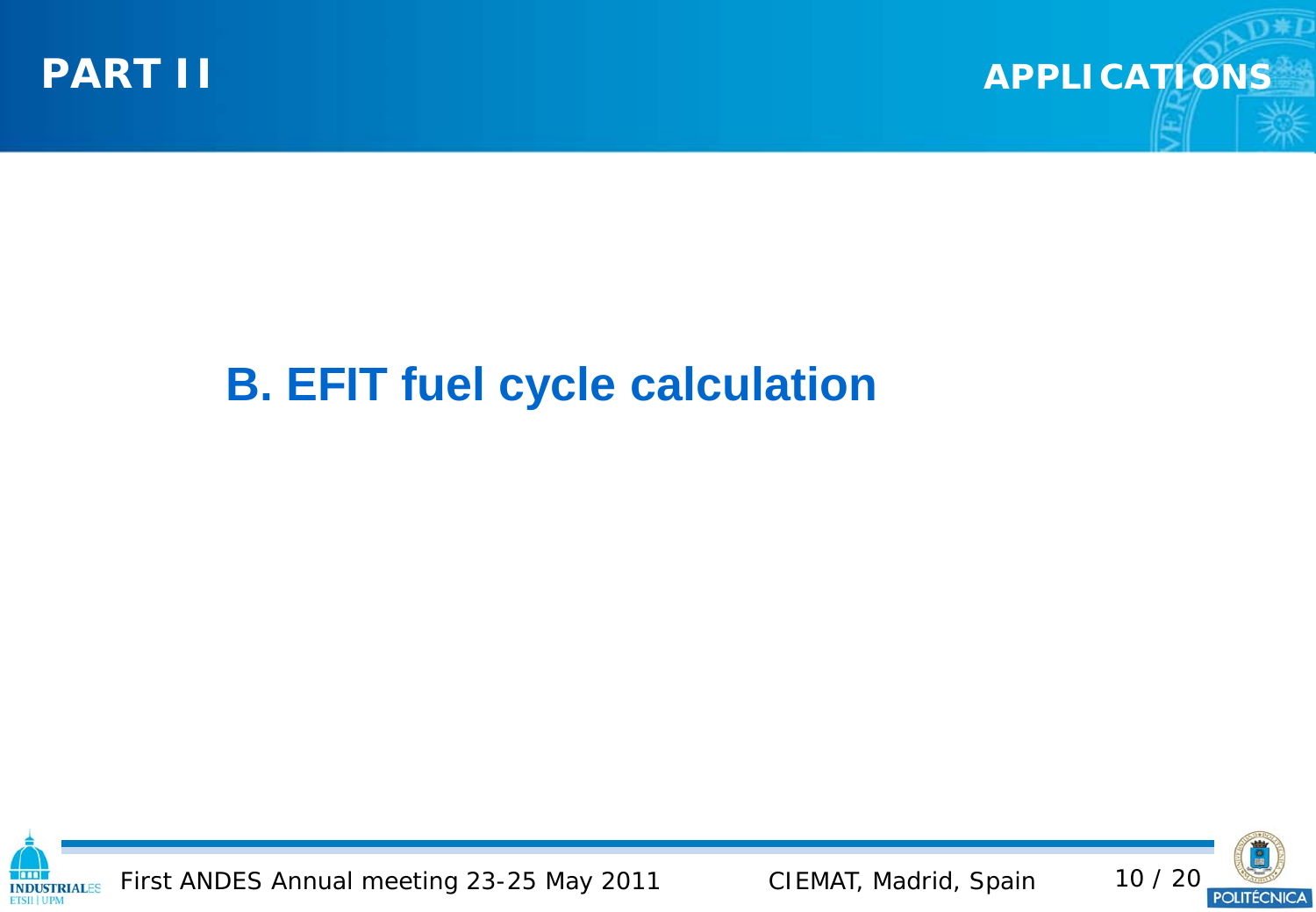**INDUSTRIALES** 

**FTSH LIDA** 

#### **PART II B. EFIT fuel cycle calculation**

### **Reference system**

- One of the preliminary conceptual designs of the **E**uropean **F**acility for **I**ndustrial **T**ransmutation (**EFIT**)
- **Constant neutron environment:** - neutron flux:  $3.12 \times 10^{15}$  n/cm<sup>2</sup> s
	- average energy <E> = 0.37 MeV
- **Calculations for discharge burn-up:**
	- 150 GWd/tHM (778 irradiation days) - 500 GWd/tHM (3225 irradiation days)

| Coolant                          | <b>Pure Lead</b>                                |
|----------------------------------|-------------------------------------------------|
| <b>Thermal Power</b>             | 400 MWth                                        |
| Fuel                             | $(\text{Pu}, \text{Am})\text{O}_2 + \text{MgO}$ |
| <b>Initial mass of actinides</b> | <b>2.074 tonnes</b>                             |

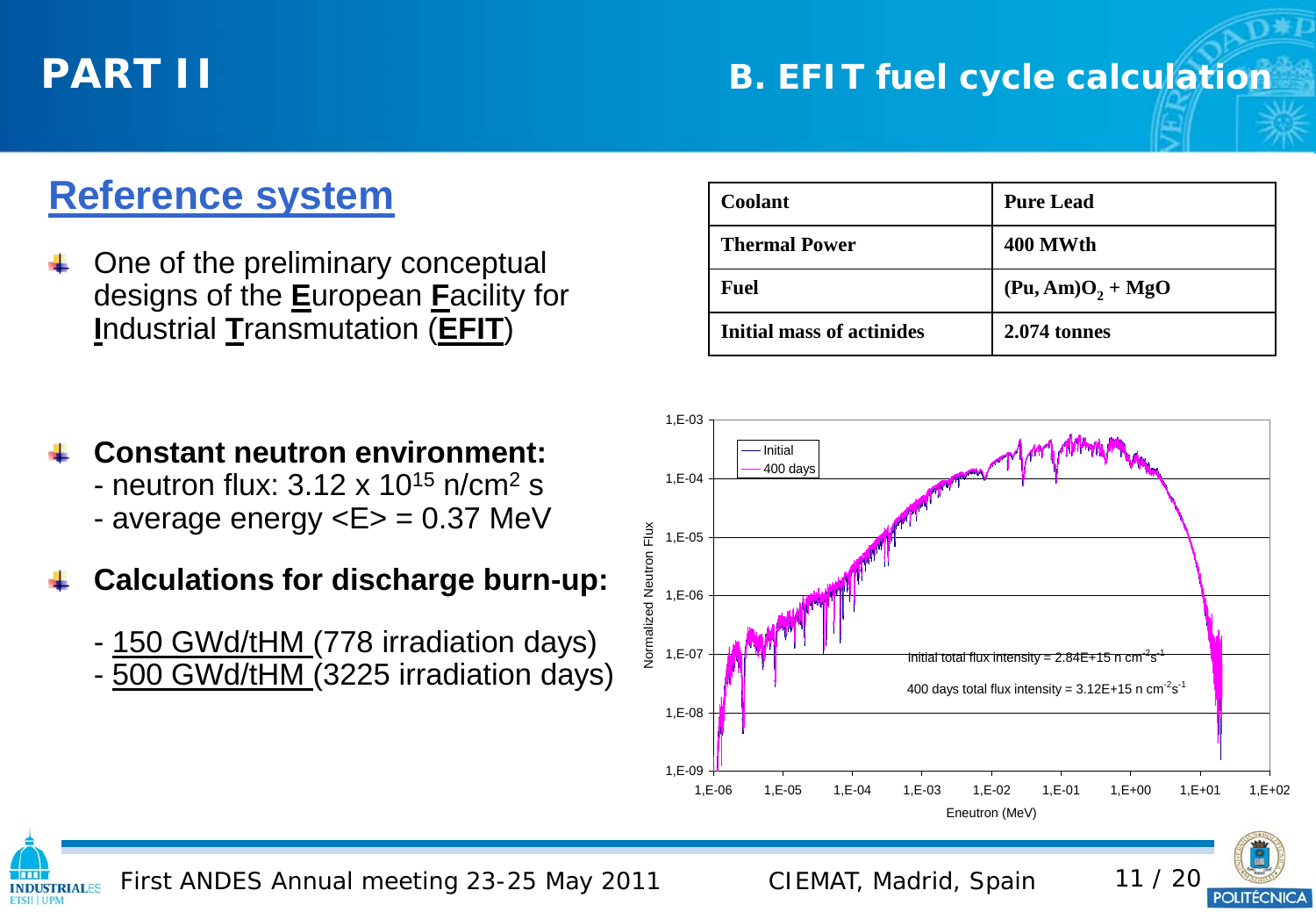#### **B. EFIT fuel cycle calculation**

# **Calculations**

• Histories launched: 1000/DH case 300/RTX case



# **Case studied**

- 1. Decay heat
- 2. Radiotoxicity

a.Inhalation dose

b.Ingestion dose

#### **All uncertainties are propagated:**

- Individually

- All together

 $\sigma$ ,  $\gamma$ ,  $\lambda$ 

**POLITÉCNICA** 



First ANDES Annual meeting 23-25 May 2011 CIEMAT, Madrid, Spain 12 / 20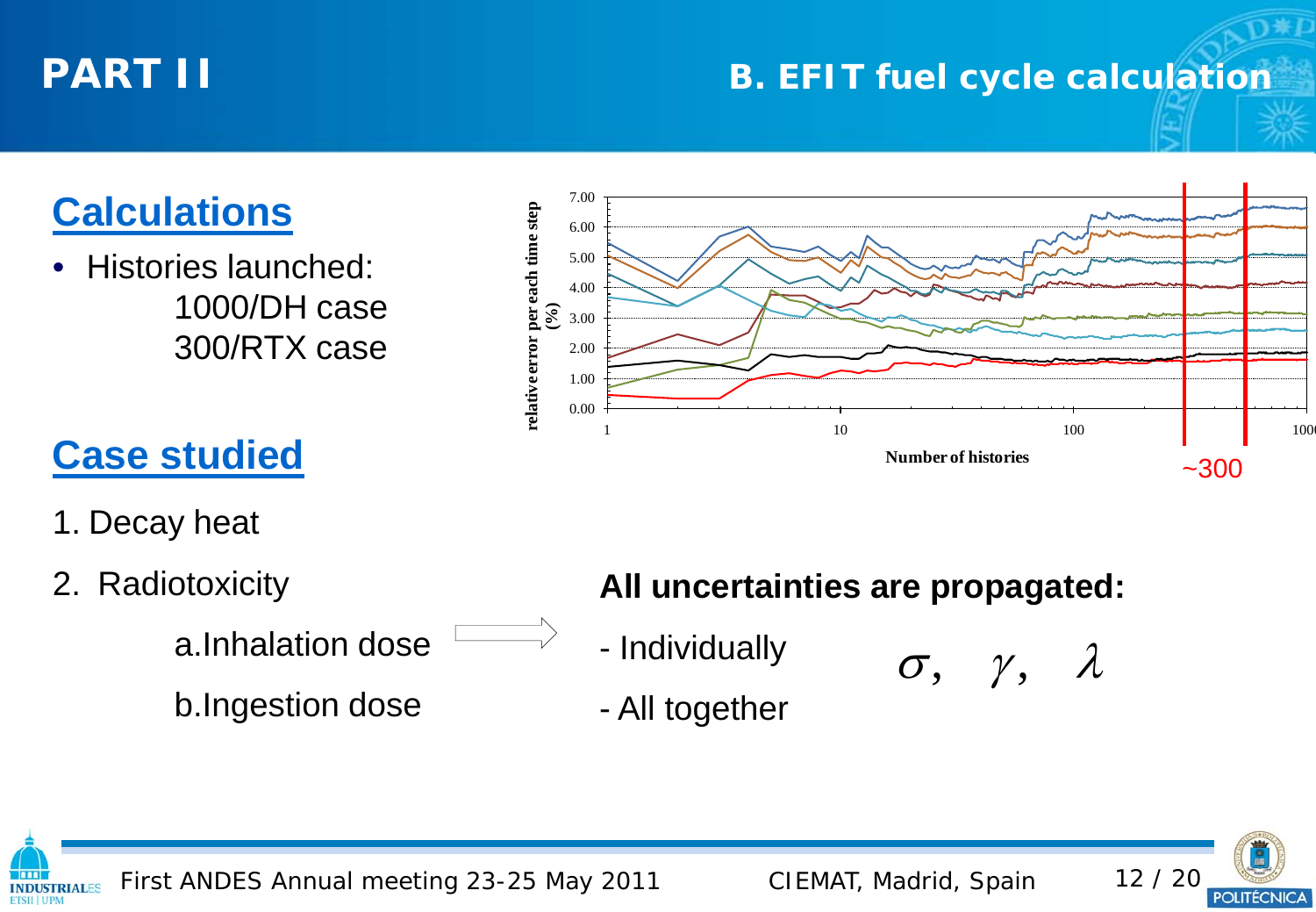

**INDUSTRIALES** 

**ETSII | UPM** 





First ANDES Annual meeting 23-25 May 2011 CIEMAT, Madrid, Spain 13 / 20

POLITÉCNICA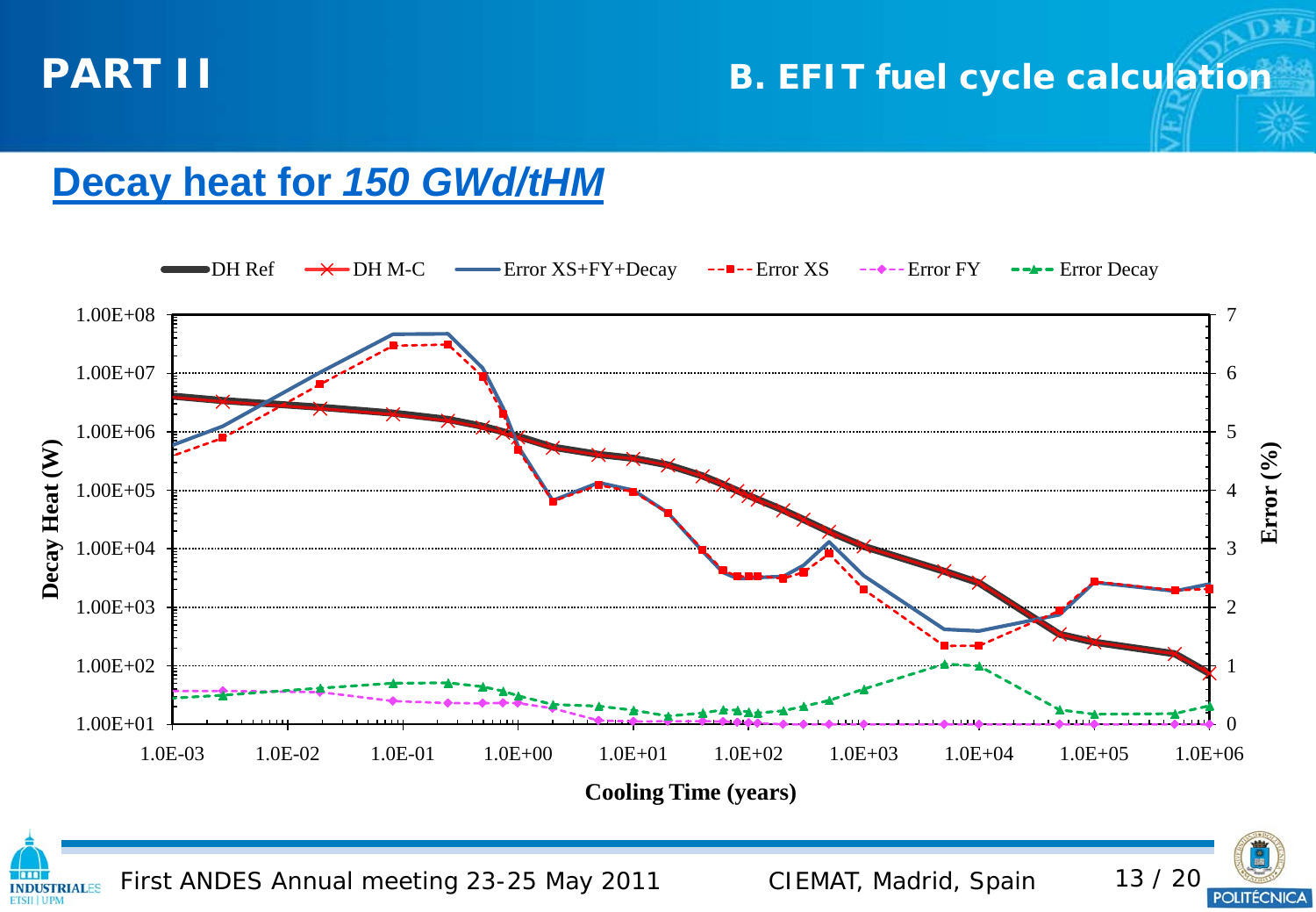**INDUSTRIALES ETSIL UPM** 

#### **PART II B. EFIT fuel cycle calculation**

### **Decay heat for** *150 GWd/tHM*

#### **Main contributors analysis**



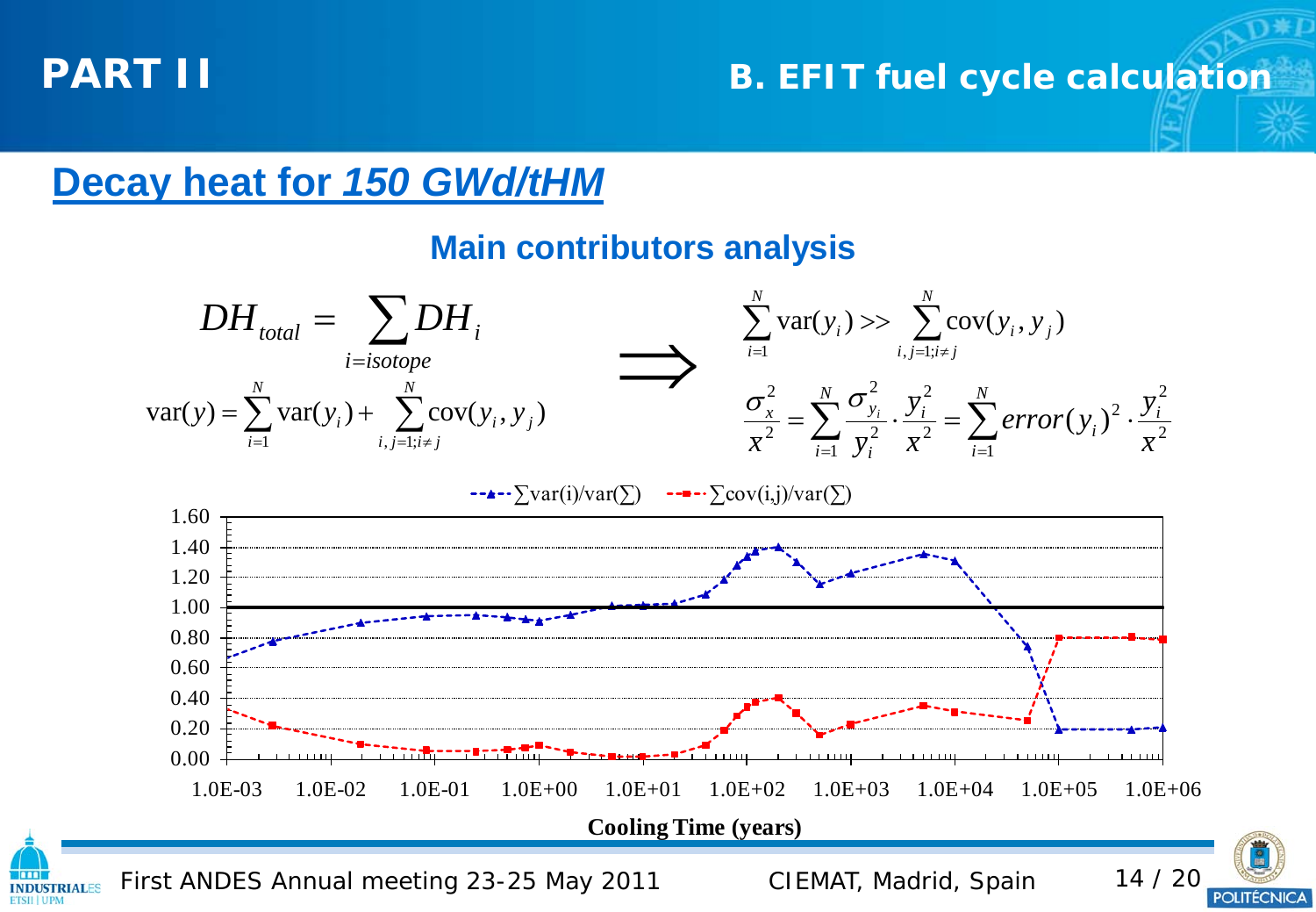**INDUSTRIALES** 

**ETSII | UPM** 

#### **B. EFIT fuel cycle calculation**

### **Decay heat for** *150 GWd/tHM*





First ANDES Annual meeting 23-25 May 2011 CIEMAT, Madrid, Spain 15 / 20

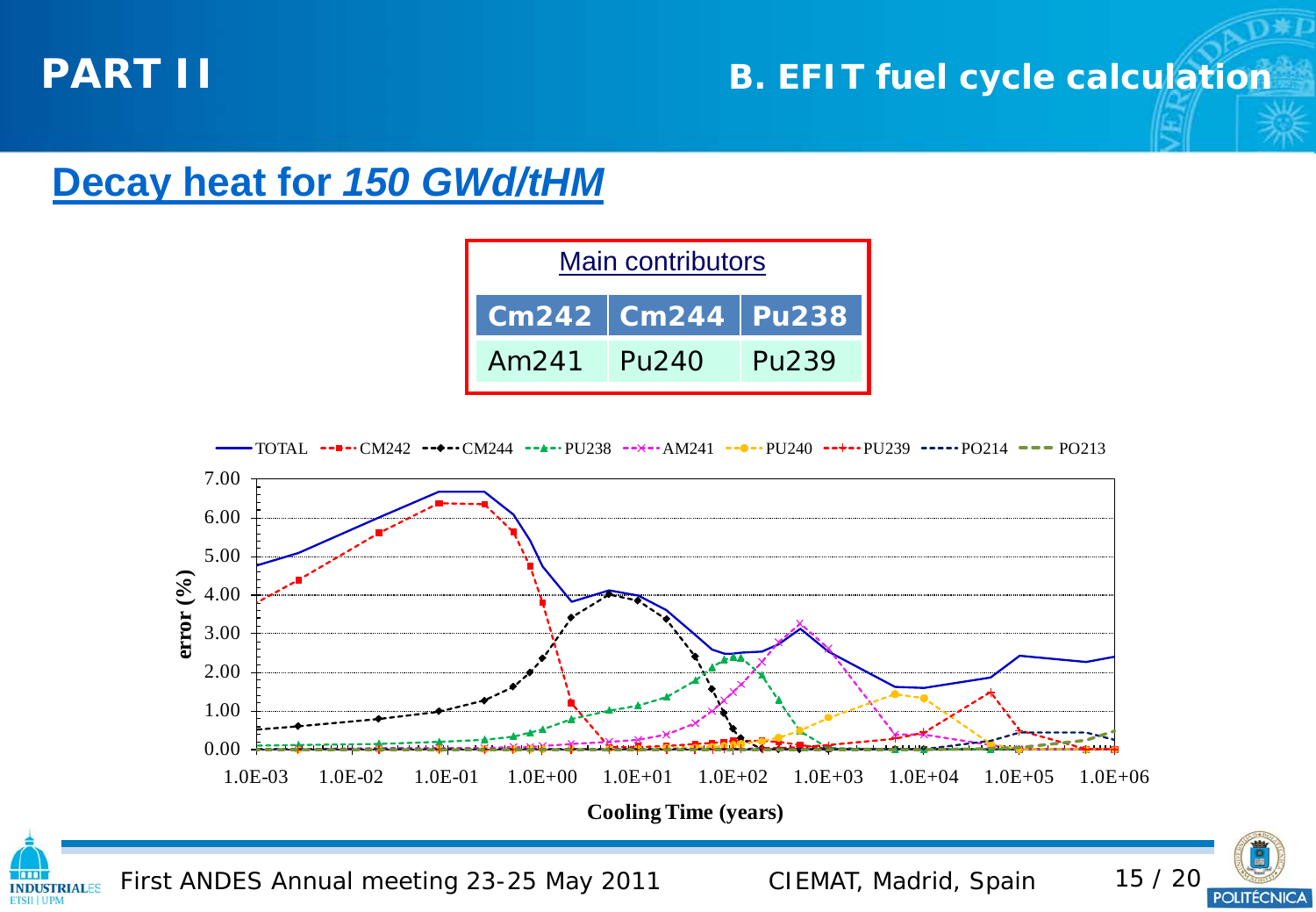**ETSII | UPM** 

#### **B. EFIT fuel cycle calculation**

### **Radiotoxicity for** *150 GWd/tHM*

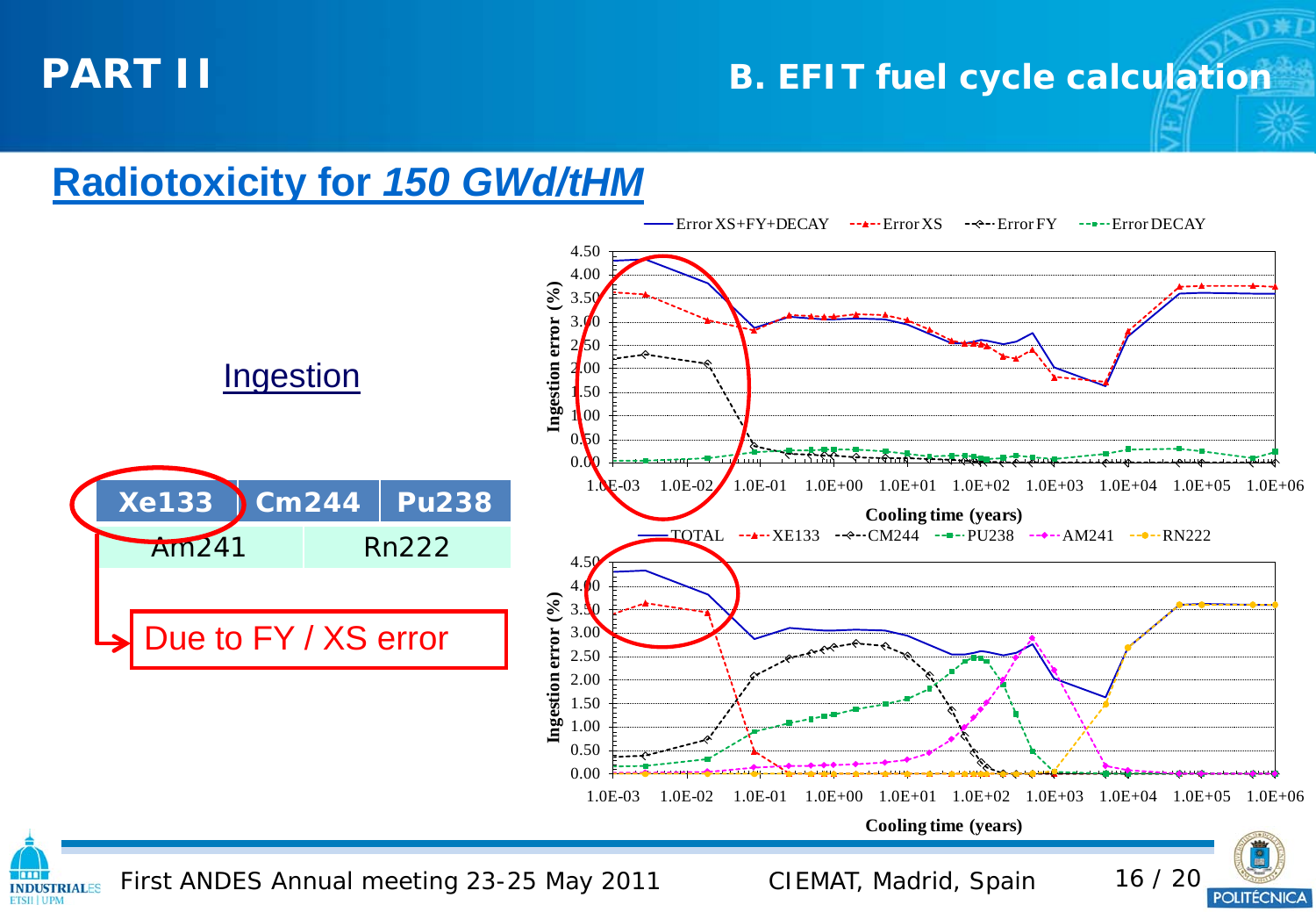

#### **PART II B. EFIT fuel cycle calculation**

# **Differences between** *150 GWd/tHM and 500 GWd/tHM*

#### Error varation because of burn-up discharge

|             | Decay Heat | Inhalation dose | Ingestion dose |                                |
|-------------|------------|-----------------|----------------|--------------------------------|
| 150 GWd/tHM | 6.67%      | 3.70%           | 4.33%          | _↑t ↑burn-up                   |
|             | 9.83%      | 9.04%           | 9.45%          | $\Rightarrow$ $\uparrow$ error |

#### Main contributors in each burn-up discharge

|             | Xe133 | Rn22     | <b>Pu238</b> | Pu239 | Pu240   | Am241        | Cm242                    | Cm244        |
|-------------|-------|----------|--------------|-------|---------|--------------|--------------------------|--------------|
| 150 GWd/tHM | Ing   | Inh, Ing | DH, Inh, Ing | DH    | DH, Inh | DH, Inh, Ing | DH                       | DH, Inh, Ing |
| 500 GWd/tHM | Ing   | Inh, Ing | DH, Inh, Ing | DH    | DH, Inh | DH, Inh, Ing | $\overline{\phantom{a}}$ | DH, Inh, Ing |



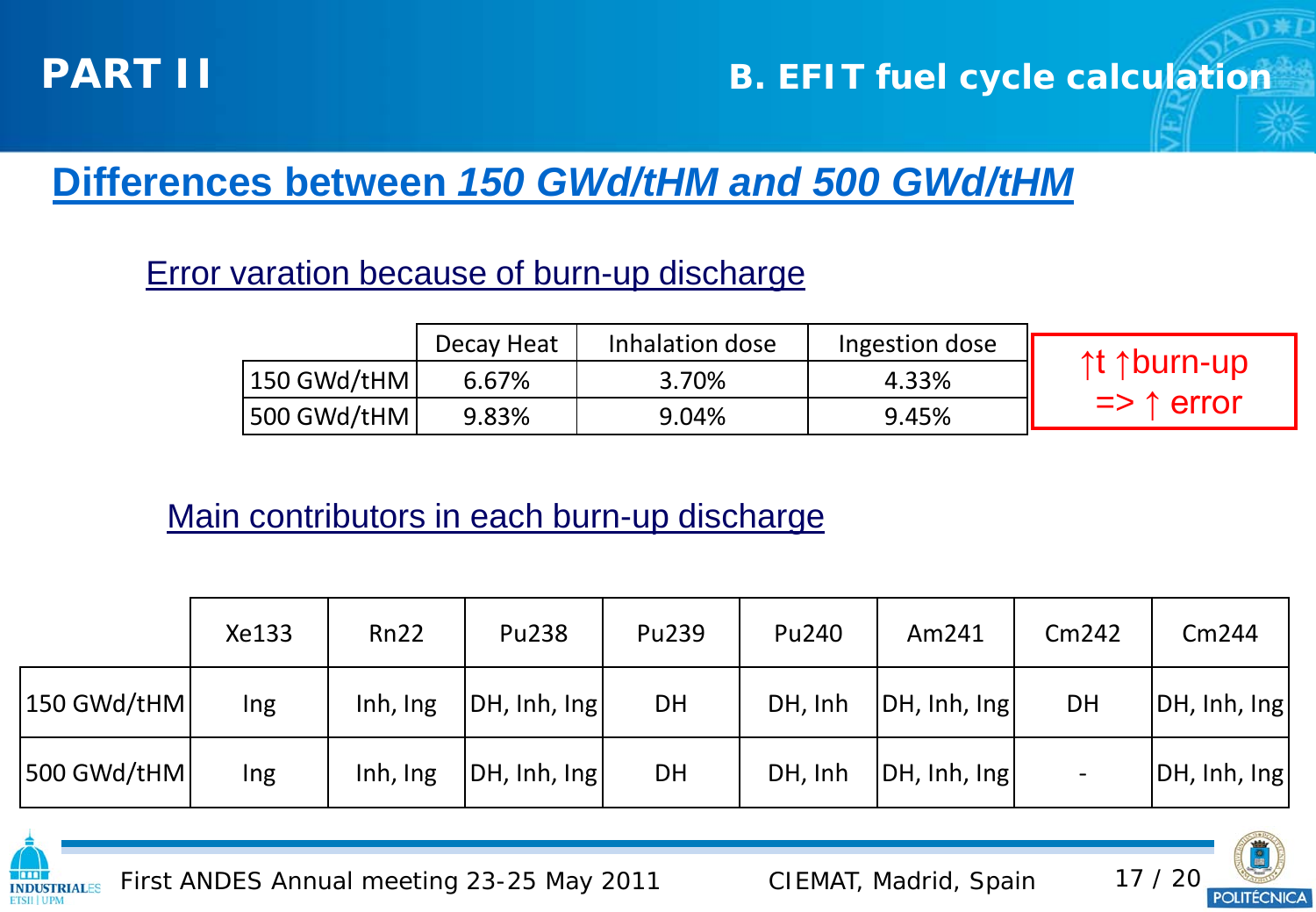

# **CONCLUSIONS**



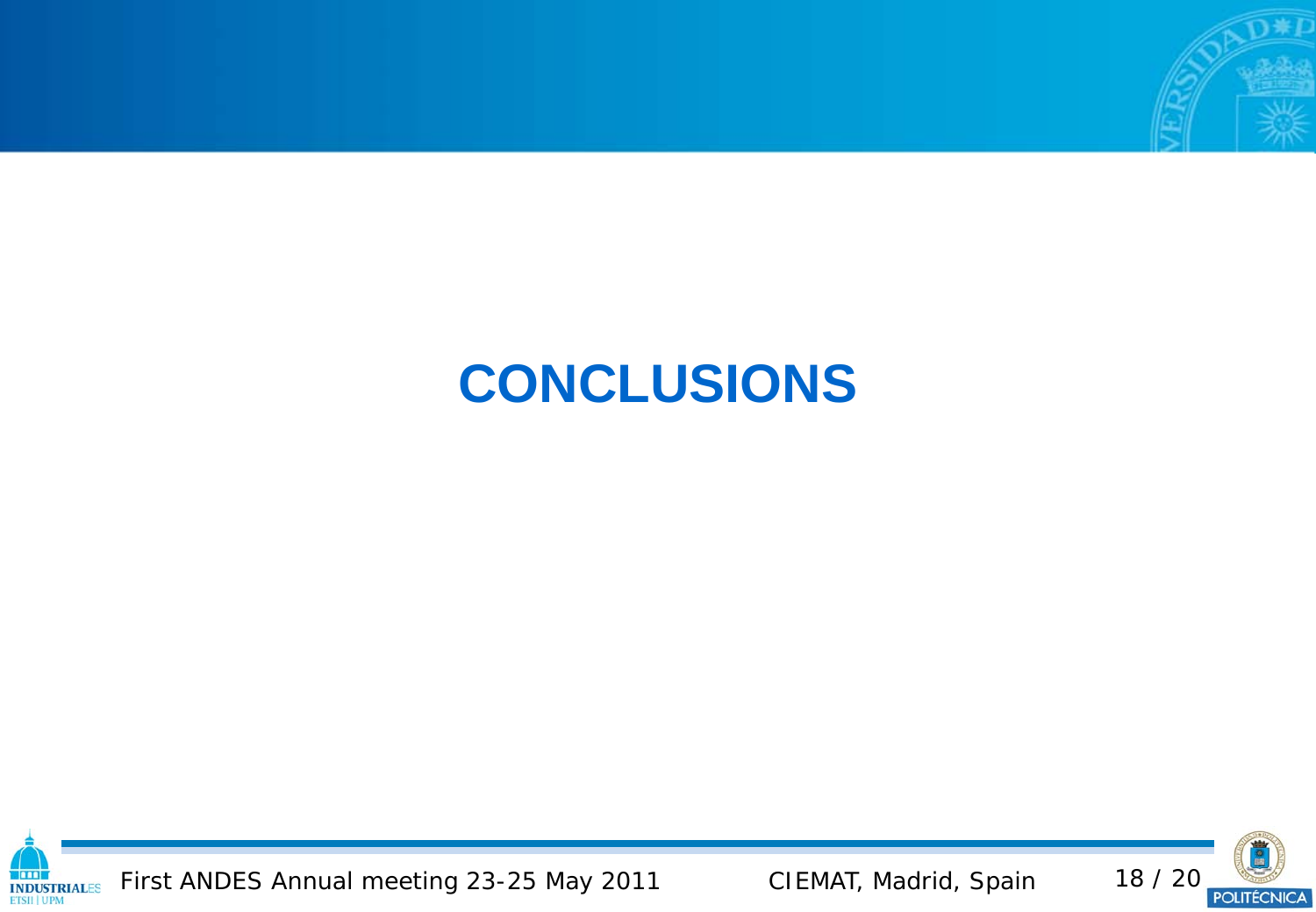# **CONCLUSIONS**

- **Monte Carlo technique for ND uncertainty propagation in activation calculations**
	- *Pre-proccesing of nuclear data is needed: - Identifying uncertainties*
		-
		- *- PDFs selection*
		- *- Collapsing of nuclear data*
- *Implemented on ACAB code*
- **Monte Carlo technique** VS **deterministic calculations / experimental data**
	- *A good agreement is found between both*
- **PDFs dependence** is found in **FPDH calculation**, but **not in EFIT calculation**
- A method to identify **main contributors to error** is developed based on MC results
- **Importance of fission yield uncertainties depends on the applications and which response functions is studied**



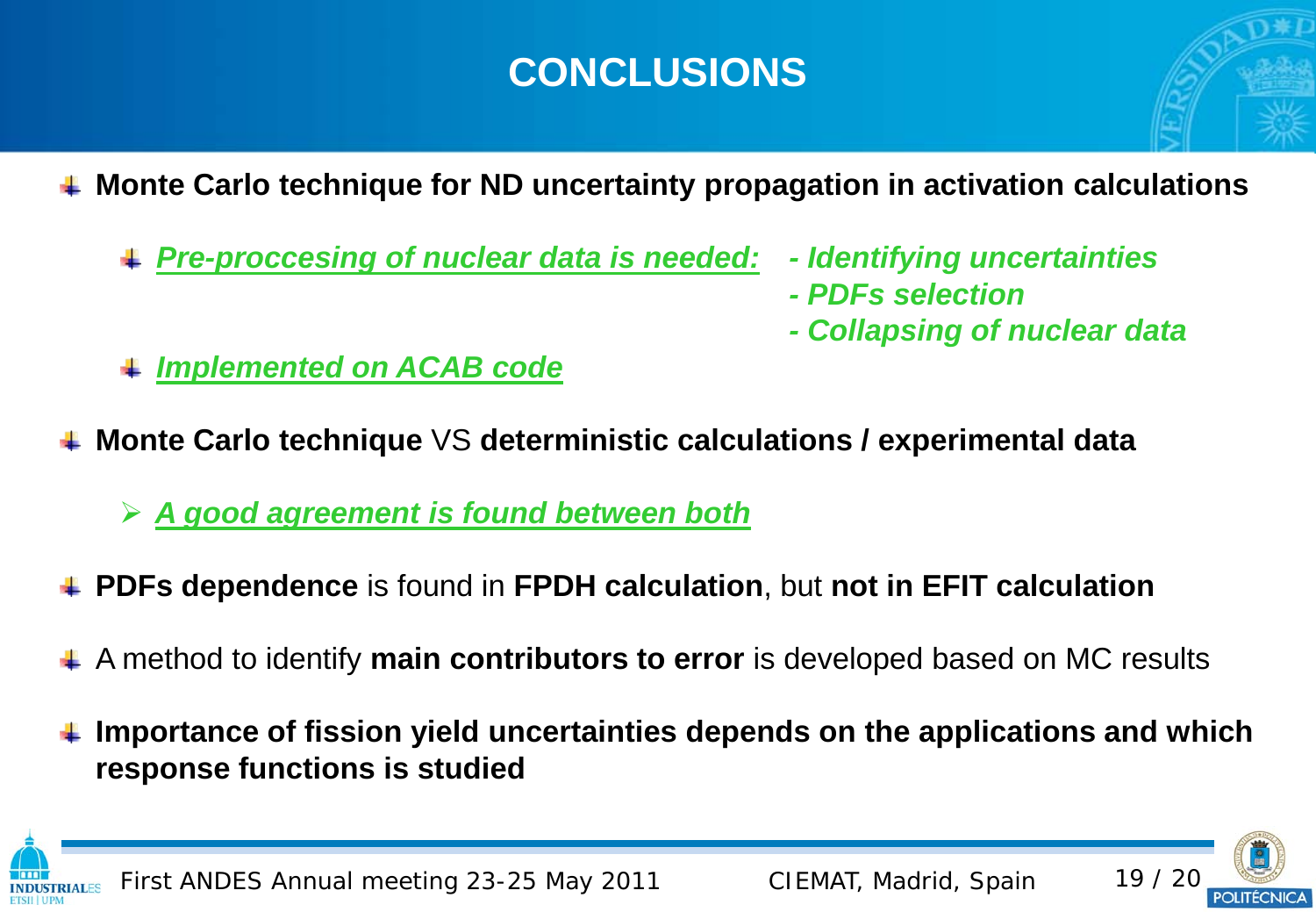# *THANK YOU FOR YOUR ATTENTION!!*

#### **INDUSTRIALES ETSII | UPM**

C.J. Díez e-mail: etimological meeting 23-25 carlos and 2011 carlos extendies entry carlosjavier@denim.upm.es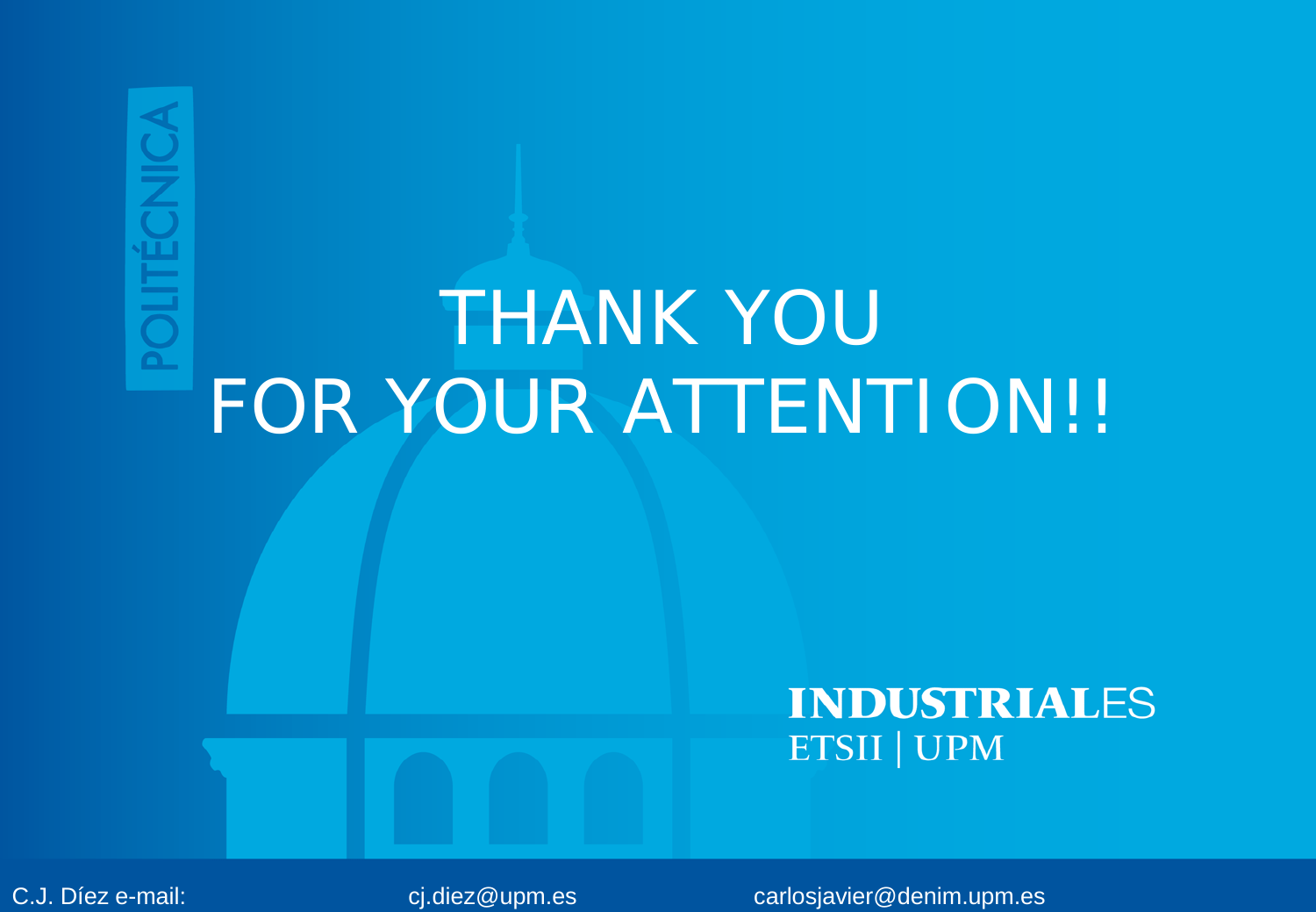#### **B. EFIT fuel cycle calculation**

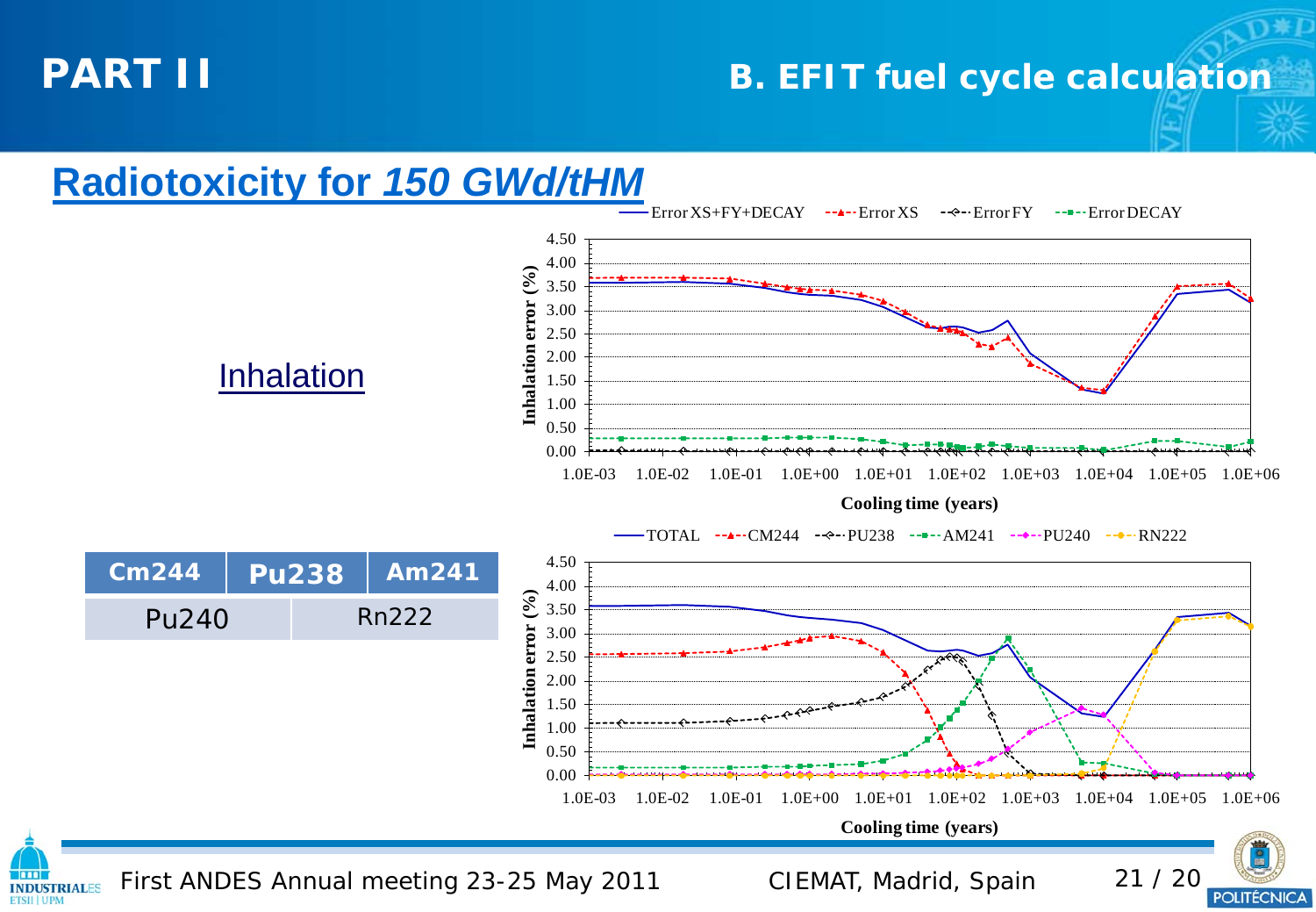**INDUSTRIALES** 

**ETSII | UPM** 

#### **PART II B. EFIT fuel cycle calculation**

### **Decay heat for** *500 GWd/tHM*



First ANDES Annual meeting 23-25 May 2011 CIEMAT, Madrid, Spain 22 / 20

POLITÉCNICA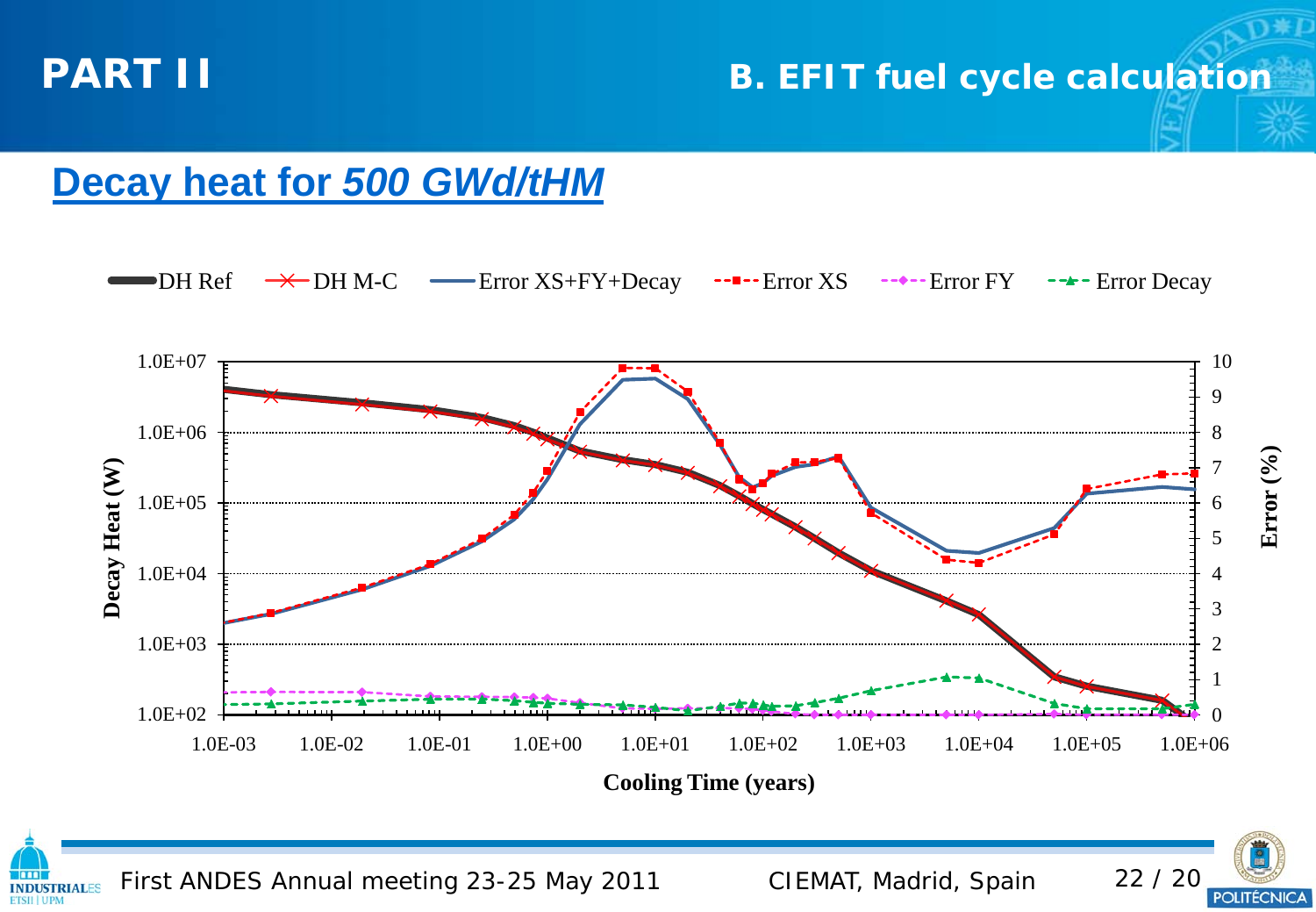#### **PART II B. EFIT fuel cycle calculation**

# **Decay heat for** *500 GWd/tHM*

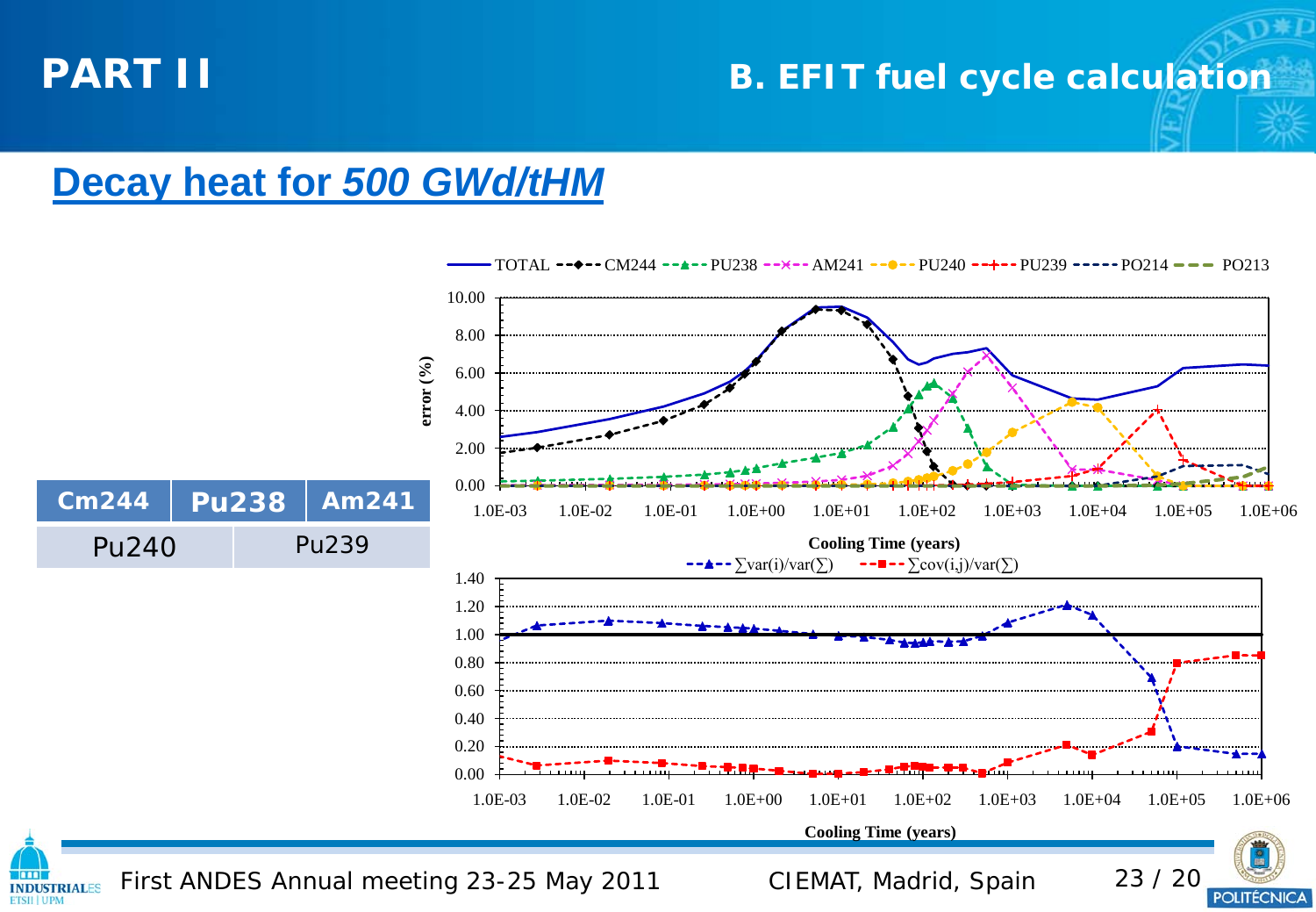#### **B. EFIT fuel cycle calculation**